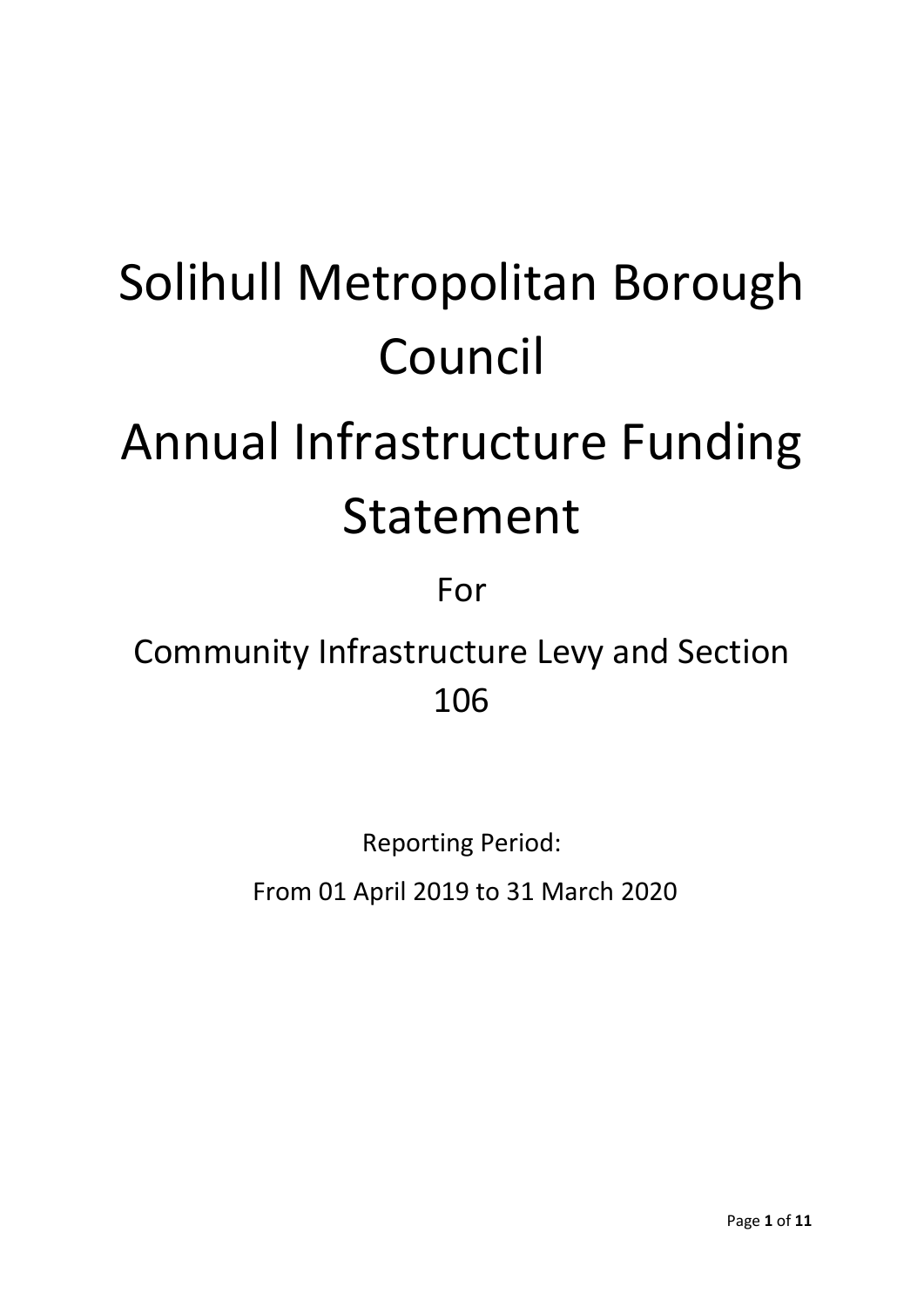# **1. Introduction**

The Infrastructure Funding Statement (IFS) is an annual report required to be published each year. It provides a summary of the financial and non-financial developer contributions relating to Section 106 Legal Agreements (S106) and the Community Infrastructure Levy (CIL) within Solihull for a given financial year.

It also includes a statement of infrastructure projects that Solihull MBC intends to be, or may be, wholly or partly funded by CIL.

Throughout the IFS there will be references to the following definitions:

- Agreed Contributions that have been agreed within a signed legal document. These contributions have not been collected/delivered and if the planning applications are not implemented, they will never be received.
- Received Contributions received, either non-monetary or monetary that have been transferred to Solihull Metropolitan Borough Council (SMBC)
- Spent/ Delivered Monetary or non-monetary contributions that have been used as intended, either by spending the allocated funds or completing the contribution as agreed.
- This Financial Year unless stated otherwise, this refers to the period 01/04/2019 31/03/2020.

## *2.* **Section 106 Matters**

### 2.1. **Obligations Agreed:**

- a. The total amount of money to be provided under any planning obligations which were entered during the reported year is £83,474.97. This figure does not consider indexation (inflation/deflation) that may be applied when the money becomes due.
- b. During the reported year the following non-monetary contributions have been agreed under planning obligations:
- c. The total number of affordable housing units agreed is 17.

| <b>PLANNING APPLICATION</b>                          | <b>AFFORDABLE HOUSING TYPE</b> | <b>NUMBER OF DWELLINGS</b><br><b>TO BE PROVIDED</b> |
|------------------------------------------------------|--------------------------------|-----------------------------------------------------|
| <b>LAND AT CORBETTS CLOSE</b><br>(PL/2019/00415/VAR) | Social Rent & Shared Ownership | 17                                                  |
| <b>LAND AT CORBETTS CLOSE</b><br>(PL/2019/01629/VAR) | Social Rent & Shared Ownership | 17                                                  |

The total number of education provisions agreed under S106 agreements in the reporting year is 0.

### 2.2. **Funding Received:**

a. The total amount of money received from S106 planning obligations during the reported year is as follows:

#### **INFRASTRUCTURE/SERVICE TYPE AMOUNT RECEIVED**

**OFF SITE AFFORDABLE HOUSING** | £396,618.50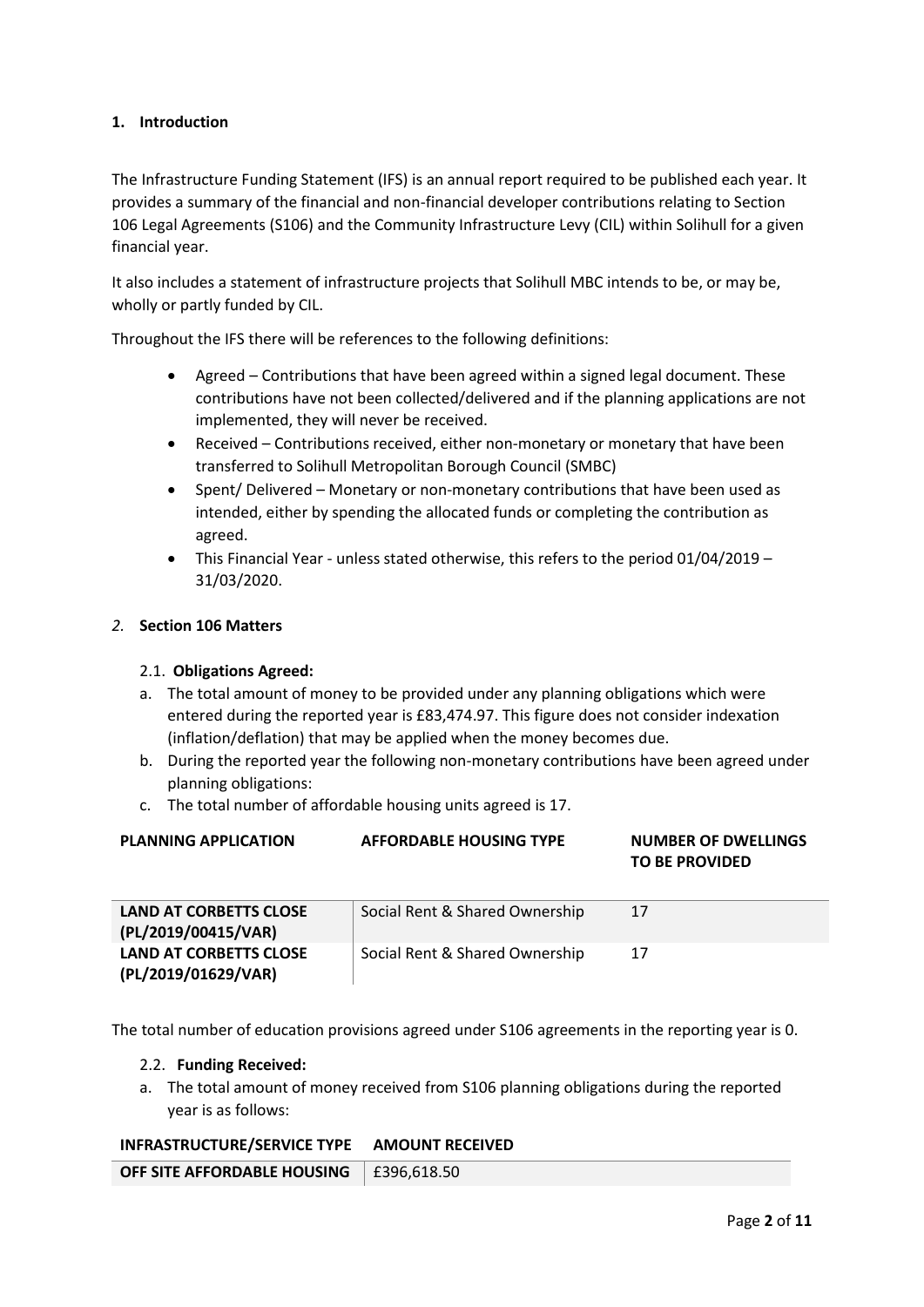| <b>EDUCATION</b>                                     | £1,899,083.55 |
|------------------------------------------------------|---------------|
| <b>HEALTHCARE</b>                                    | £184,874.48   |
| HIGHWAYS <sup>1</sup>                                | £288,381.13   |
| <b>BIODIVERSITY, LANDSCAPE &amp;</b><br><b>PARKS</b> | £1,596,139.02 |
| <b>TOTAL</b>                                         | £4,365,097.03 |

It is worth noting that there will be a lag between the money being collected and it being spent and this will be dependent upon the development and nature/extent of the contribution. For instance significant contributions to enhancing education provision within the vicinity of a development site may need to be the subject of a consultation exercise in order to ensure that the funds are directed towards the most appropriate establishment.

# **2.3. Funds Spent & Projects Completed:**

- a. The total amount of money from planning obligations spent during the reported year was £2,984,608.
- b. In relation to money which was spent by Solihull Metropolitan Borough Council during the reported year, the items of infrastructure that planning obligation money has been spent on and the amount spent are as follows<sup>2</sup>:

| <b>INFRASTRUCTURE TYPE<sup>3</sup></b>        | <b>AMOUNT</b><br><b>SPENT</b> | <b>PROJECTS DELIVERED &amp; COMMITTED</b>                                                                                                                                                                                                                                                                                                                           |
|-----------------------------------------------|-------------------------------|---------------------------------------------------------------------------------------------------------------------------------------------------------------------------------------------------------------------------------------------------------------------------------------------------------------------------------------------------------------------|
| <b>AFFORDABLE HOUSING</b>                     | £100,000                      | Contribution towards construction of a<br>$\bullet$<br>temporary accommodation centre including<br>additional off-site car parking provision at 2<br>Ipswich Walk Chelmsley Wood Solihull B37 5QX<br>(PL/2015/51505/PPFL)                                                                                                                                           |
| <b>HIGHWAYS</b>                               | £40,840.42                    | Footpath improvements - enhancing<br>$\bullet$<br>connectivity to Grove Road<br>Footpath improvements & repairs at Damson<br>$\bullet$<br>Parkway<br>Costs towards mitigation of HGVs near site<br>(Beechwood Recycling)<br>Costs towards mitigation of HGVs near site<br>(Cemex UK)<br>Contribution towards traffic calming scheme at<br>٠<br><b>Illshaw Heath</b> |
| <b>LANDSCAPE &amp;</b><br><b>BIODIVERSITY</b> | £182,168                      | Replacement tree planting off-site on Council<br>$\bullet$<br>owned land near Damson Parkway<br>Replacement hedgerow planting off site on<br>$\bullet$<br>Council owned land near Damson Parkway<br>Off-site tree planting along A34 corridor                                                                                                                       |

**.** 

<sup>&</sup>lt;sup>1</sup> This does not include other planning obligations including S278 and S38 highways agreements.

<sup>&</sup>lt;sup>2</sup> This may include ongoing projects that will receive further funding in subsequent financial years

<sup>&</sup>lt;sup>3</sup> This table does not include money spent on education provision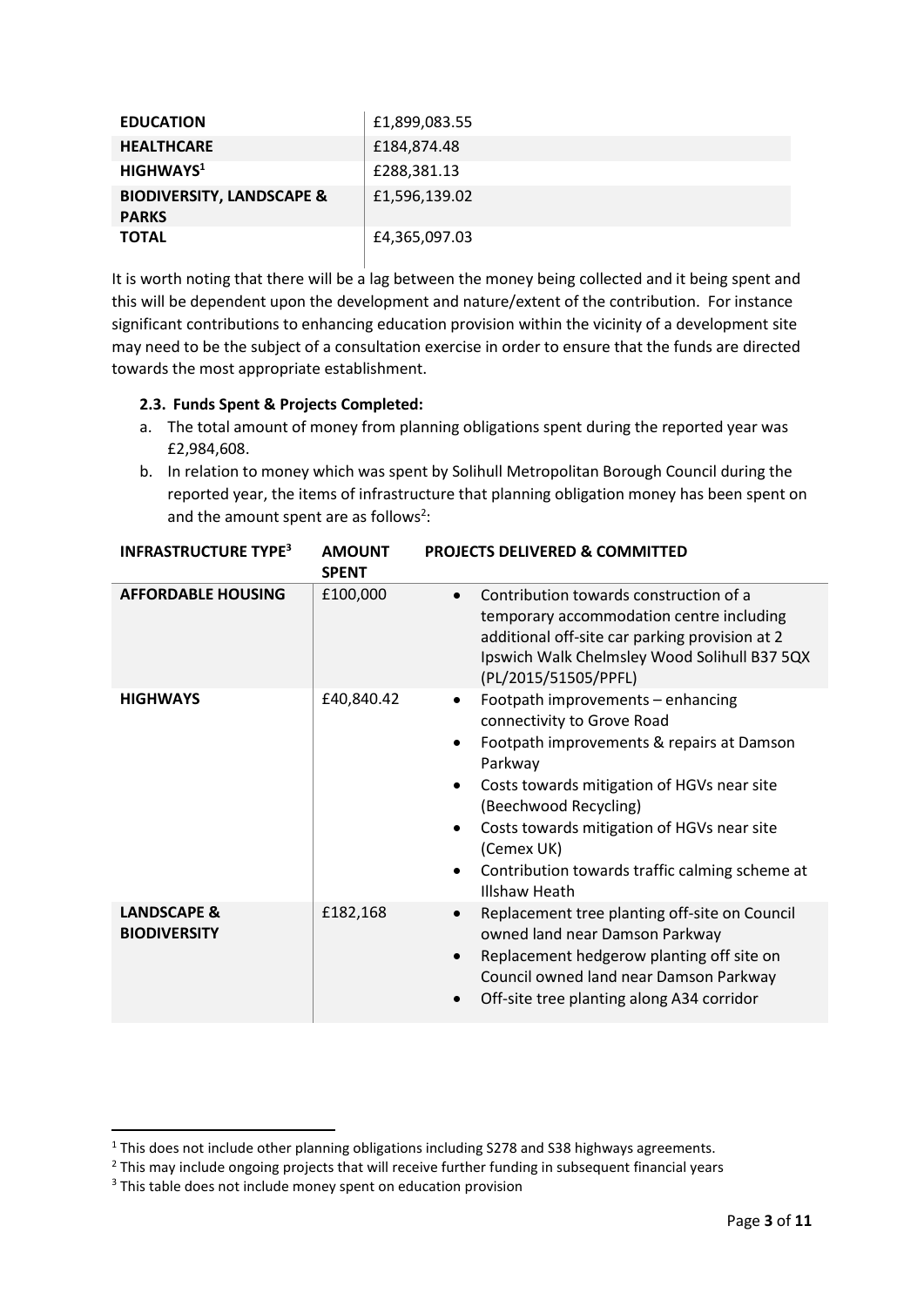| (commuted sum)<br>Parks & Open Spaces commuted sums for<br>$\bullet$<br>maintenance | New play equipment, footpath link, landscaping<br>$\bullet$<br>and bench.<br>Maintenance of Play Area (Marlene Croft,<br>$\bullet$<br>Chelmsley Wood)<br>$\bullet$ | <b>PARKS &amp; OPEN SPACES</b><br>£380,602.87<br>Off-Site Open Space for improvements to<br>$\bullet$<br>Bentley Heath recreation ground<br>$\bullet$ | Balancing pond works & Public Open Space<br>Dickens Heath Youth and Community Centre |
|-------------------------------------------------------------------------------------|--------------------------------------------------------------------------------------------------------------------------------------------------------------------|-------------------------------------------------------------------------------------------------------------------------------------------------------|--------------------------------------------------------------------------------------|
|-------------------------------------------------------------------------------------|--------------------------------------------------------------------------------------------------------------------------------------------------------------------|-------------------------------------------------------------------------------------------------------------------------------------------------------|--------------------------------------------------------------------------------------|

c. The following affordable housing provisions have been delivered (completed) through S106 (negotiated through Policy P4a of the SLP 2013) in the reported year.

| <b>PLANNING APPLICATION</b> | AFFORDABLE HOUSING TYPE NUMBER OF DWELLINGS |                  |
|-----------------------------|---------------------------------------------|------------------|
|                             |                                             | <b>COMPLETED</b> |
|                             |                                             |                  |

| <b>MOUNT DAIRY FARM PHASE 2</b><br>(PL/2014/01985/OLM)                              | Social Rent             | 12             |
|-------------------------------------------------------------------------------------|-------------------------|----------------|
| <b>REGENCY FIELDS LOWBROOK LANE</b><br><b>TIDBURY GREEN</b><br>(PL/2012/01568/FULM) | <b>Social Rent</b>      | 12             |
| <b>REGENCY FIELDS LOWBROOK LANE</b><br><b>TIDBURY GREEN</b><br>(PL/2012/01568/FULM) | <b>Shared Ownership</b> | 8              |
| <b>CHESWICK PLACE CHESWICK GREEN</b><br>(PL/2014/01985/OLM)                         | Shared Ownership        | 13             |
| <b>CHESWICK PLACE CHESWICK GREEN</b><br>(PL/2014/01985/OLM)                         | Social Rent             | 3              |
| <b>LAND AT BLYTHE VALLEY</b><br>(PL/2016/00863/MAOOT)                               | <b>Shared Ownership</b> | 17             |
| <b>LAND AT BLYTHE VALLEY</b><br>(PL/2016/00863/MAOOT)                               | Social Rent             | 15             |
| <b>OAKBROOK CHELMSLEY LANE</b><br>(PL/2017/01434/PPFL)                              | Affordable Rent         | 9              |
| <b>OAKBROOK CHELMSLEY LANE</b><br>(PL/2017/01434/PPFL)                              | <b>Shared Ownership</b> | $\overline{2}$ |
| <b>TOTAL</b>                                                                        |                         | 91             |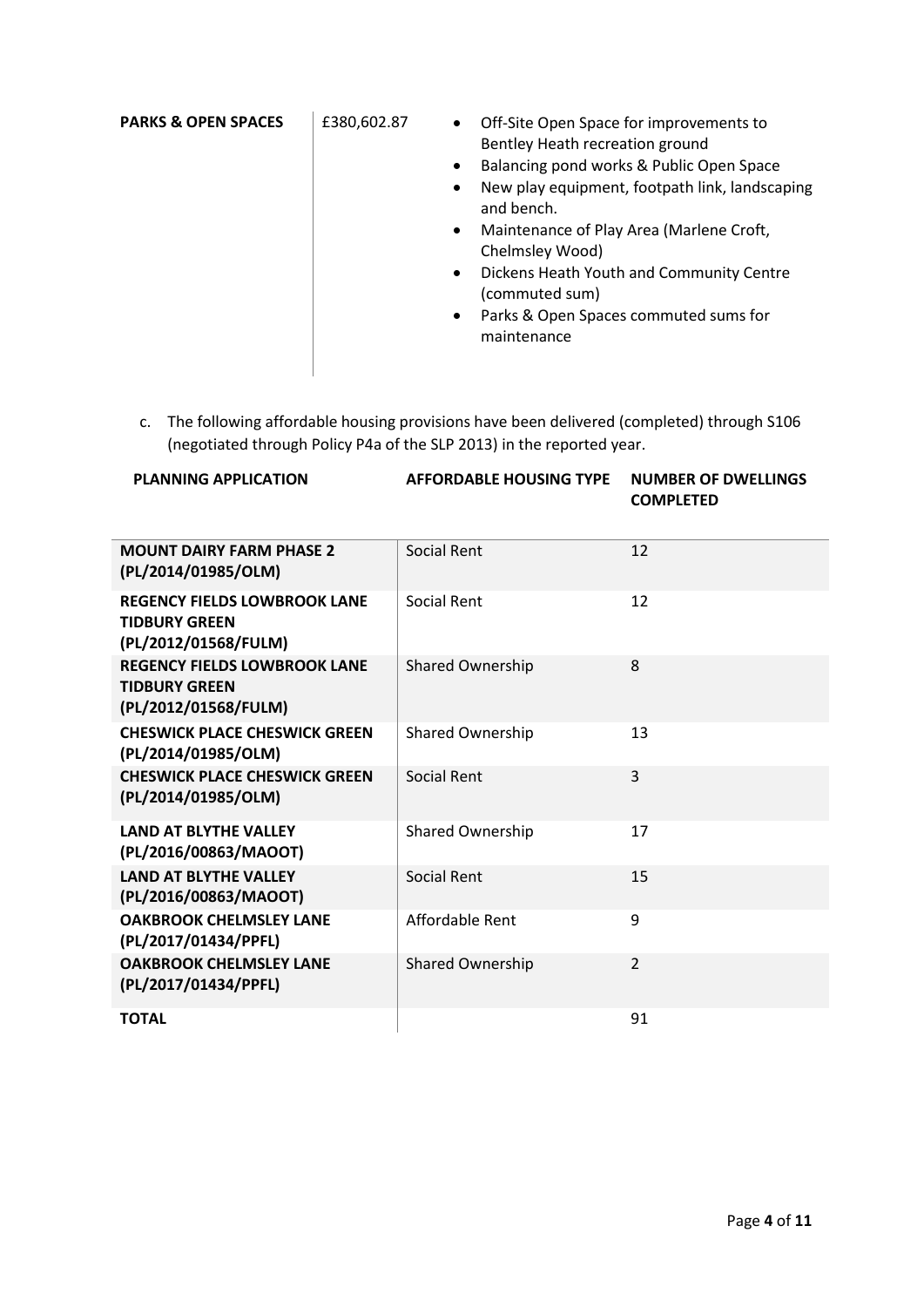- d. A total of 525 school places have been provided between September 2015 and September 2020 using S106 funding for all or part of the project. Of these 525 places 150 secondary places were provided in September 2018 and were funded during the 2019/20 financial year<sup>4</sup>. Places are provided to meet pupil demand so place delivery does not necessarily fit with financial year funding.
- e. The following education provisions to be funded by offsite S106 and other funding sources in the future (projects are allocated and are not yet delivered):

| <b>EDUCATION TYPE</b> | <b>NUMBER OF</b><br><b>SCHOOL PLACES</b> | <b>FUNDING SOURCE</b>                                                                                                                                                        |
|-----------------------|------------------------------------------|------------------------------------------------------------------------------------------------------------------------------------------------------------------------------|
| <b>PRIMARY</b>        | 210                                      | Tanworth Lane/Mount Dairy Farm (PL/2014/01985/OLM)<br>Land at Blythe Valley (PL/2016/00863/MAOOT)                                                                            |
| <b>SECONDARY</b>      | 150                                      | Land at Dickens Heath Road (PL/2014/01799/OLM)<br>Land between Braggs Farm Lane & Rumbush Lane<br>(PL/2014/01835/FULM)<br>Tanworth Lane/Mount Dairy Farm (PL/2014/01985/OLM) |
| <b>SECONDARY</b>      | 150                                      | Land at Tidbury Green Farm (PL/2013/01394/OLM)<br>Land at Blythe Valley (PL/2016/00863/MAOOT)                                                                                |
| TOTAL                 | 510                                      |                                                                                                                                                                              |

1

<sup>4</sup> Provided from developments: Land at Tidbury Green Farm (PL/2013/01394/OLM) & Land at Blythe Valley (PL/2016/00863/MAOOT)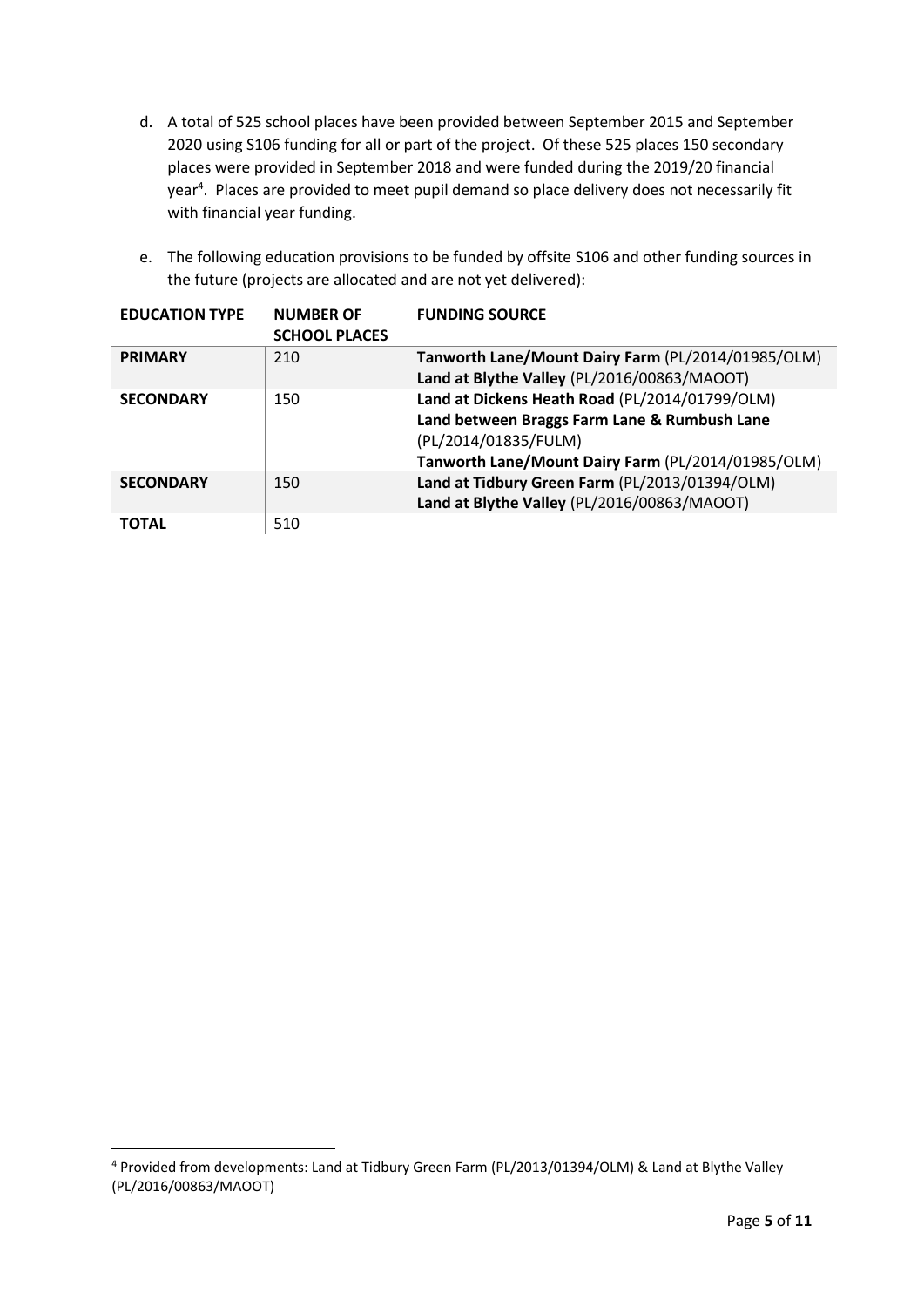#### 3. **Community Infrastructure Levy Matters**

# **Community Infrastructure Levy Regulations (2019 Amendment) Regulation 121A Schedule 2 Section 1**

- a. Once CIL receipts are received, the monies are divided into three areas:
	- **Strategic CIL** which is to be spent on large scale, strategic infrastructure across the Borough.
	- **Neighbourhood Proportion** this is passed directly to the Parish Council where the development takes place and can be up to 25% of the total CIL Receipts where a Neighbourhood Plan exists. Parishes without a Neighbourhood Plan will receive 15% (capped at £100 per existing Council Tax Dwelling). Where the Levy is collected in areas without a Parish, monies are held within a Ward allocation , with the responsibility for spending held with the Charging Authority.
	- **Administration Expenditure** up to 5% of all CIL receipts are retained for administration costs for the Levy.
- b. The total value of demand notices issued in the reported period is £3,663,335.31. Demand notices are issued upon commencement of development. The balance due is collected in accordance with the approved Charging Schedule and instalment policy (which may mean that balances are not collected immediately).
- c. Of total value the amount from Liability Notices (liable floorspace after any relief that has been granted) is £3,657,480.36. This provides an estimate of what may be collected if the planning permission is implemented.
- d. The total value is from surcharges imposed due to breaches of the Community Infrastructure Levy Regulations is £4,699.65 and the total value of the late payment interest accrued is £1,155.30.
- e. The total amount of CIL collected within the reported period totals £3,051,786
- f. The amount of CIL collected prior to the reported period totals £2,729,381. The following table sets out the total CIL receipts since the levy was introduced in 2016:

| Year         | <b>STRATEGIC</b><br><b>FUND</b> | <b>NEIGHBOURHOOD</b><br><b>FUND</b> | <b>ADMINISTRATION</b><br><b>FUND</b> | <b>ADMIN AS</b><br><b>PERCENTAGE</b><br>OF TOTAL | <b>TOTAL</b><br><b>RECEIPTS</b> |
|--------------|---------------------------------|-------------------------------------|--------------------------------------|--------------------------------------------------|---------------------------------|
| 2016/17      | £222,944                        | £41,802                             | £13,934                              | 5.00%                                            | £278,680                        |
| 2017/18      | £698,387                        | £130,578                            | £43,521                              | 5.00%                                            | £870,485                        |
| 2018/19      | £1,265,527                      | £236,657                            | £78,035                              | 4.94%                                            | £1,580,219                      |
| 2019/20      | £2,447,980                      | £451,217                            | £152,590                             | 5.00%                                            | £3,051,786                      |
| <b>Total</b> | £4,634,838                      | £860,254                            | £288,079                             | 5.00%                                            | £5,781,170                      |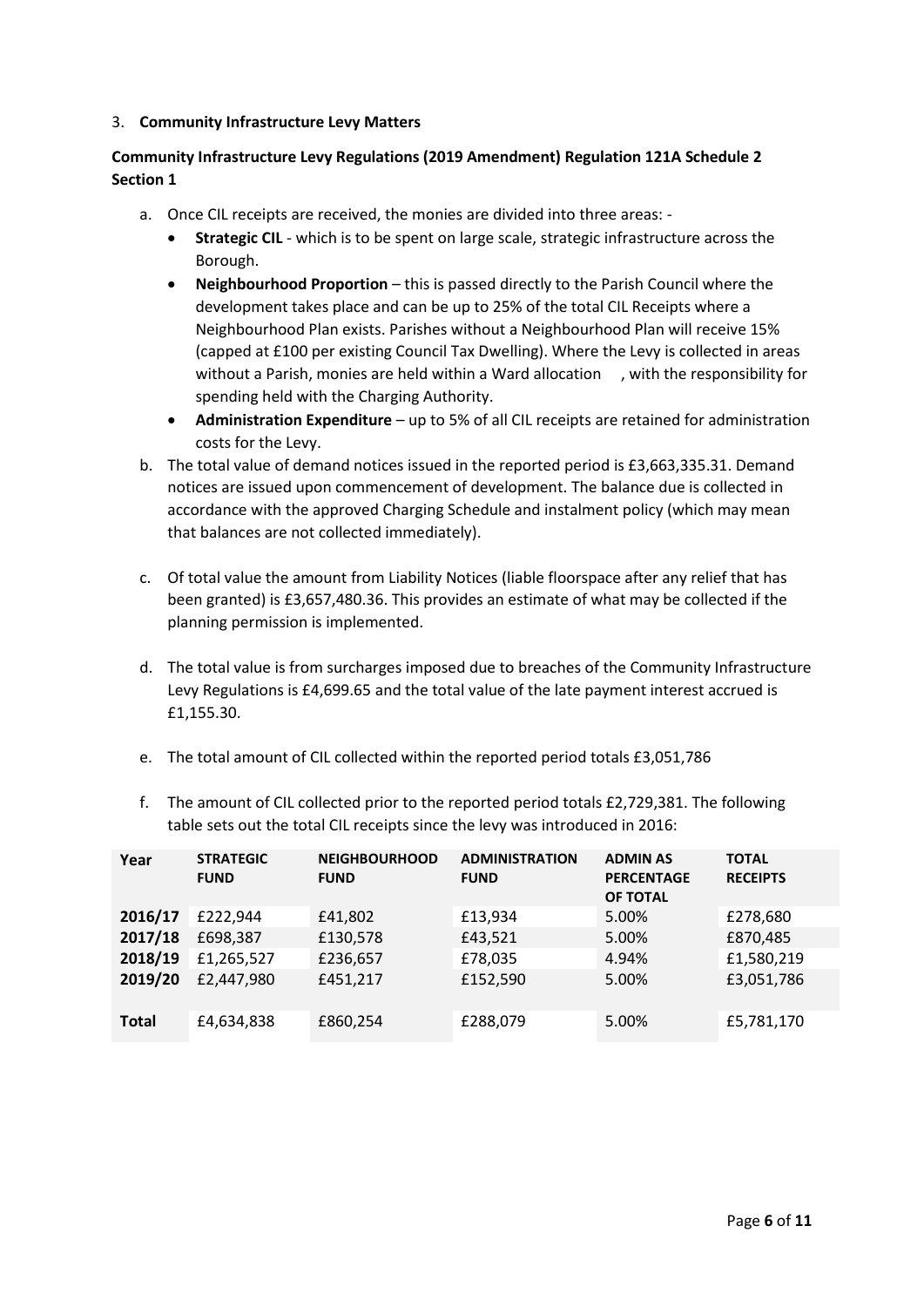g. The total CIL expenditure recorded for the reported period is as follows:

| <b>TYPE</b>                    | <b>EXPENDITURE</b> |
|--------------------------------|--------------------|
| <b>ADMIN CIL</b>               | £132,460.54        |
| NEIGHBOURHOOD CIL <sup>5</sup> | £98,906.93         |
| <b>CIL LAND PAYMENTS</b>       | £0.00              |
| <b>OTHER CIL CASH</b>          | £0.00              |
| <b>TOTAL VALUE</b>             | £231,367.47        |

The amount of CIL collected towards administration expenses is £152,589. This was 5% of the total CIL receipts collected (£3,051,786) in the reported period.

Solihull Metropolitan Borough Council has set a collection percentage of 5.00%. The percentage taken may differ due to Land payments (including payments in kind and infrastructure payments) not being allocated to administration expenses, Surcharges and Late Payment Interest not being split with Neighbourhood Areas.

The amount of CIL spent on administration expenses during the reported year was £132,460.54. This was 4.34% of the total CIL collected within the reported year.

h. The total amount of CIL passed to a neighbourhood zone under Regulation 59A (collected on behalf of the neighbourhood zone in cash), cash collected and allocated towards Neighbourhood CIL, and 59B (cash provided by the Charging Authority to Neighbourhood Zones equivalent to what they would have received on a payment in kind), are as follows:

| <b>PARISH</b>                         | <b>DATE</b>       | <b>AMOUNT TRANSFERRED</b> |
|---------------------------------------|-------------------|---------------------------|
| <b>HAMPTON IN ARDEN PARISH</b>        | 1 April 2019      | £5,692.50                 |
| <b>COUNCIL</b>                        |                   |                           |
| <b>BERKSWELL PARISH COUNCIL</b>       | 1 April 2019      | £1,454.28                 |
| <b>TIDBURY GREEN PARISH COUNCIL</b>   | 1 April 2019      | £3,698.99                 |
| <b>DICKENS HEATH PARISH COUNCIL</b>   | 1 April 2019      | £12,648.91                |
| <b>BALSALL PARISH COUNCIL</b>         | 1 April 2019      | £7,434.76                 |
| <b>BICKENHILL &amp; MARSTON GREEN</b> | 1 April 2019      | £75,745.69                |
| <b>PARISH COUNCIL</b>                 |                   |                           |
| <b>CHESWICK GREEN PARISH COUNCIL</b>  | 1 April 2019      | £58,566.92                |
| <b>BICKENHILL &amp; MARSTON GREEN</b> | 30 September 2019 | £14,869.92                |
| <b>PARISH COUNCIL</b>                 |                   |                           |
| <b>TIDBURY GREEN PARISH COUNCIL</b>   | 30 September 2019 | £56,100.00                |
| <b>CHADWICK END PARISH COUNCIL</b>    | 30 September 2019 | £8,637.92                 |
| <b>CHESWICK GREEN PARISH COUNCIL</b>  | 30 September 2019 | £33,772.58                |
| <b>MERIDEN PARISH COUNCIL</b>         | 30 September 2019 | £2,851.43                 |
| <b>BARSTON PARISH COUNCIL</b>         | 30 September 2019 | £2,547.44                 |
| <b>BALSALL PARISH COUNCIL</b>         | 30 September 2019 | £2,828.72                 |
| <b>TOTAL</b>                          |                   | £256,485.86               |

i. The total amount of CIL that was collected in areas without a parish council under Regulation 59F (collected on behalf of the neighbourhood zone in cash, where no local

1

<sup>5</sup> Total spent by Parish Councils and through the Neighbourhood CIL allocation process for Ward areas. This does not include collected funds that are yet to be spent.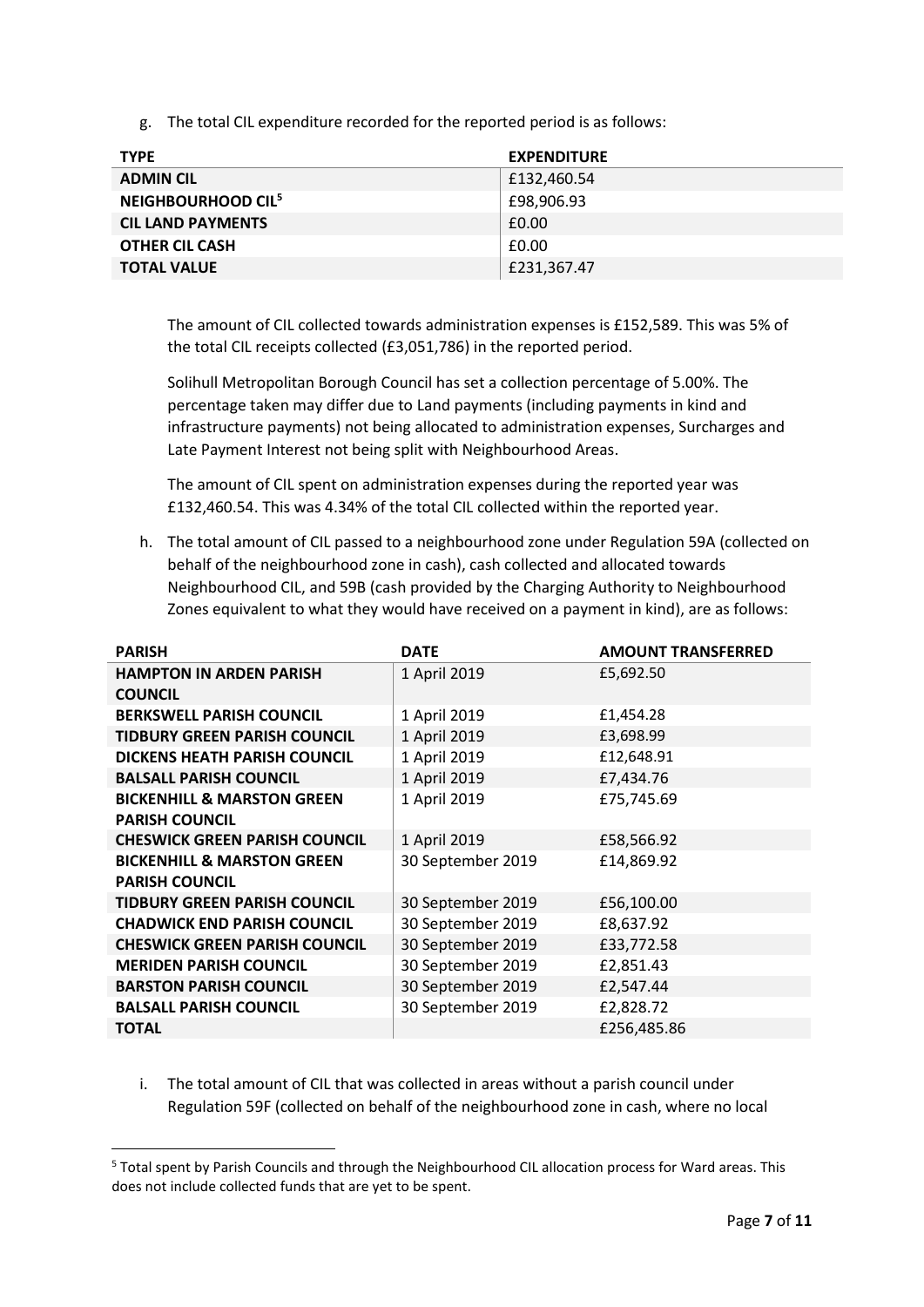council is in place to manage the levy) that was available for bidding under the Approved NCIL bidding process is as follows:

| <b>WARD AREA</b>                  | <b>AMOUNT AVAILABLE</b> |
|-----------------------------------|-------------------------|
| <b>DORRIDGE AND HOCKLEY HEATH</b> | £26,835                 |
| <b>KNOWLE</b>                     | £10,994                 |
| <b>OLTON</b>                      | £18,485                 |
| <b>SHIRLEY EAST</b>               | £54,277                 |
| <b>SHIRLEY WEST</b>               | £21,276                 |
| <b>SHIRLEY SOUTH</b>              | £24,817                 |
| <b>SILHILL</b>                    | £47,345                 |

j. The amount of CIL spent during the reported year under Regulation 59F during the reported year is as follows:

| <b>INFRASTRUCTURE</b>                                                                               | <b>NEIGHBOURHOOD ZONE</b>                 | <b>AMOUNT</b> |
|-----------------------------------------------------------------------------------------------------|-------------------------------------------|---------------|
| <b>IMPROVEMENTS TO KNOWLE</b><br><b>VILLAGE HALL</b>                                                | Knowle Ward                               | £8,200.00     |
| <b>INSTALLATION OF OUTDOOR GYM</b><br><b>EQUIPMENT IN JACEY PARK</b>                                | Shirley East Ward                         | £7,500.00     |
| <b>LOCAL COMMUNITY GROUP</b><br><b>PROVISION (LAYCA)</b>                                            | Shirley South Ward                        | £8,092.44     |
| <b>HASLUCK'S GREEN PRIMARY SCHOOL</b><br><b>WINDOW REPLACEMENT</b>                                  | Shirley West Ward                         | £6,000.00     |
| <b>DORRIDGE VILLAGE HALL</b><br><b>REFURBISHMENT</b>                                                | Dorridge and Hockley<br><b>Heath Ward</b> | £20,000.00    |
| <b>LEST WE FORGET BENCH IN</b><br><b>RECREATION GROUND</b>                                          | Cheswick Green Parish<br>Council          | £809.50       |
| <b>INSTALLATION OF REFUSE/DOG BIN</b><br><b>IN RECREATION GROUND</b>                                | <b>Cheswick Green Parish</b><br>Council   | £196.00       |
| <b>WAR MEMORIAL PURCHASE</b>                                                                        | <b>Cheswick Green Parish</b><br>Council   | £753.00       |
| <b>SIGNAGE ON VILLAGE GREEN</b>                                                                     | <b>Cheswick Green Parish</b><br>Council   | £388.00       |
| <b>CCTV AT VILLAGE HALL</b>                                                                         | <b>Cheswick Green Parish</b><br>Council   | £3,442.00     |
| <b>SAFETY SURFACE INSTALLATION ON</b><br><b>CHILDREN'S PLAY AREA IN</b><br><b>RECREATION GROUND</b> | <b>Cheswick Green Parish</b><br>Council   | £6,417.00     |
| TREE WORKS (TREES IN PUBLIC<br><b>PLACES IN THE PARISH)</b>                                         | <b>Cheswick Green Parish</b><br>Council   | £4,405.00     |
| PARTIAL REFURBISHMENT OF<br><b>VILLAGE HALL</b>                                                     | <b>Cheswick Green Parish</b><br>Council   | £24,040.00    |
| <b>VILLAGE CLOCK WORKS</b>                                                                          | Hampton in Arden Parish<br>Council        | £163.99       |
| <b>VILLAGE HALL WORKS</b>                                                                           | <b>Tidbury Green Parish</b><br>Council    | £6,500.00     |
| <b>REPLENISHMENT OF KEY STAGE 1</b><br><b>LIBRARY AT MERIDEN SCHOOL</b>                             | Meriden Parish Council                    | £2,000        |
| <b>TOTAL</b>                                                                                        |                                           | £98,906.93    |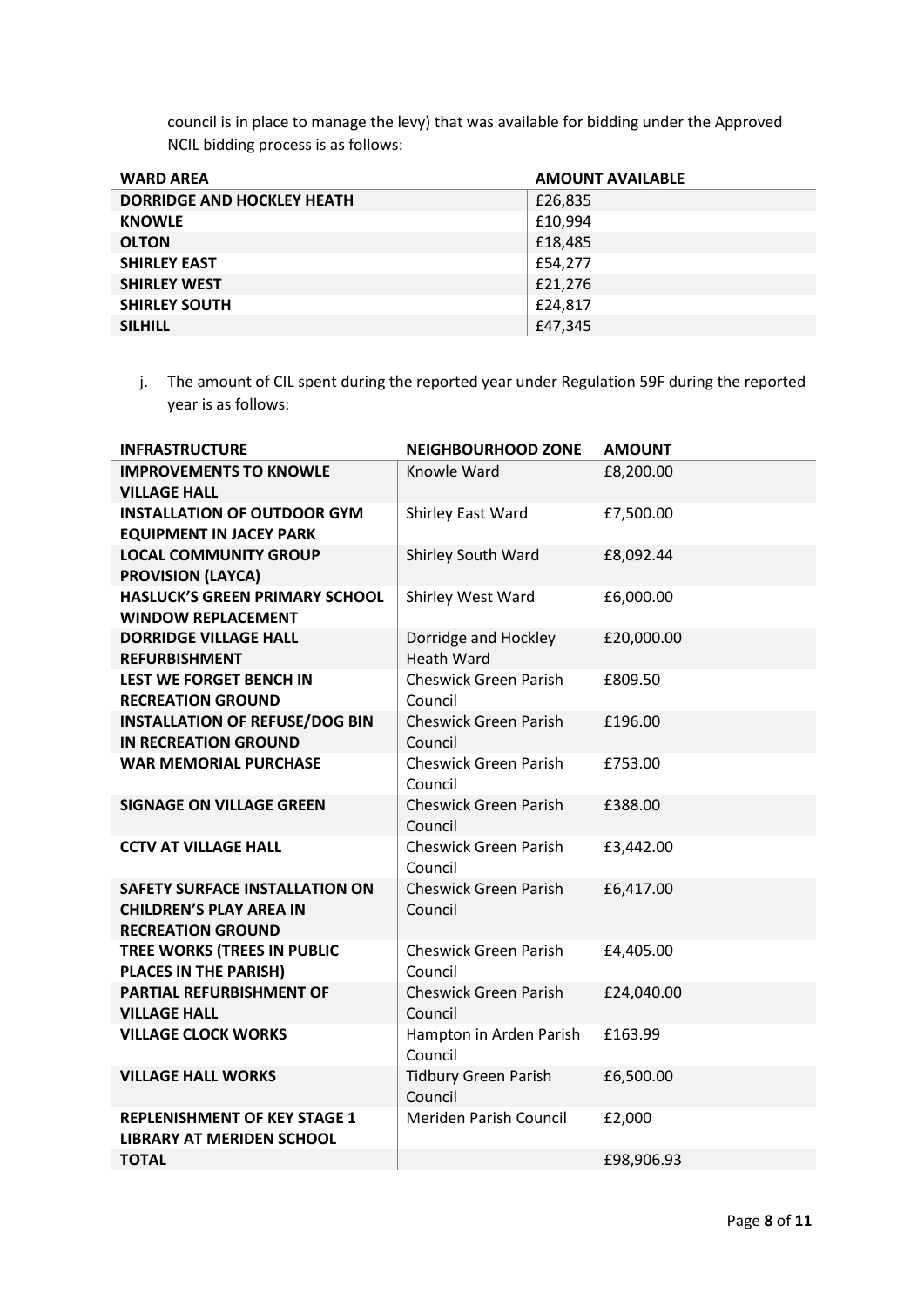- k. The amount of CIL still outstanding for recovery under Regulation 59E at the end of the reported year for all years is £0.00
- l. The amount CIL collected and that had not been spent under Neighbourhood Proportion during the reported year is £352,310
- m. The amount of CIL collected from 04 July 2016 to the end of the reported year under the Neighbourhood Proportion that has not been spent is £763,918.22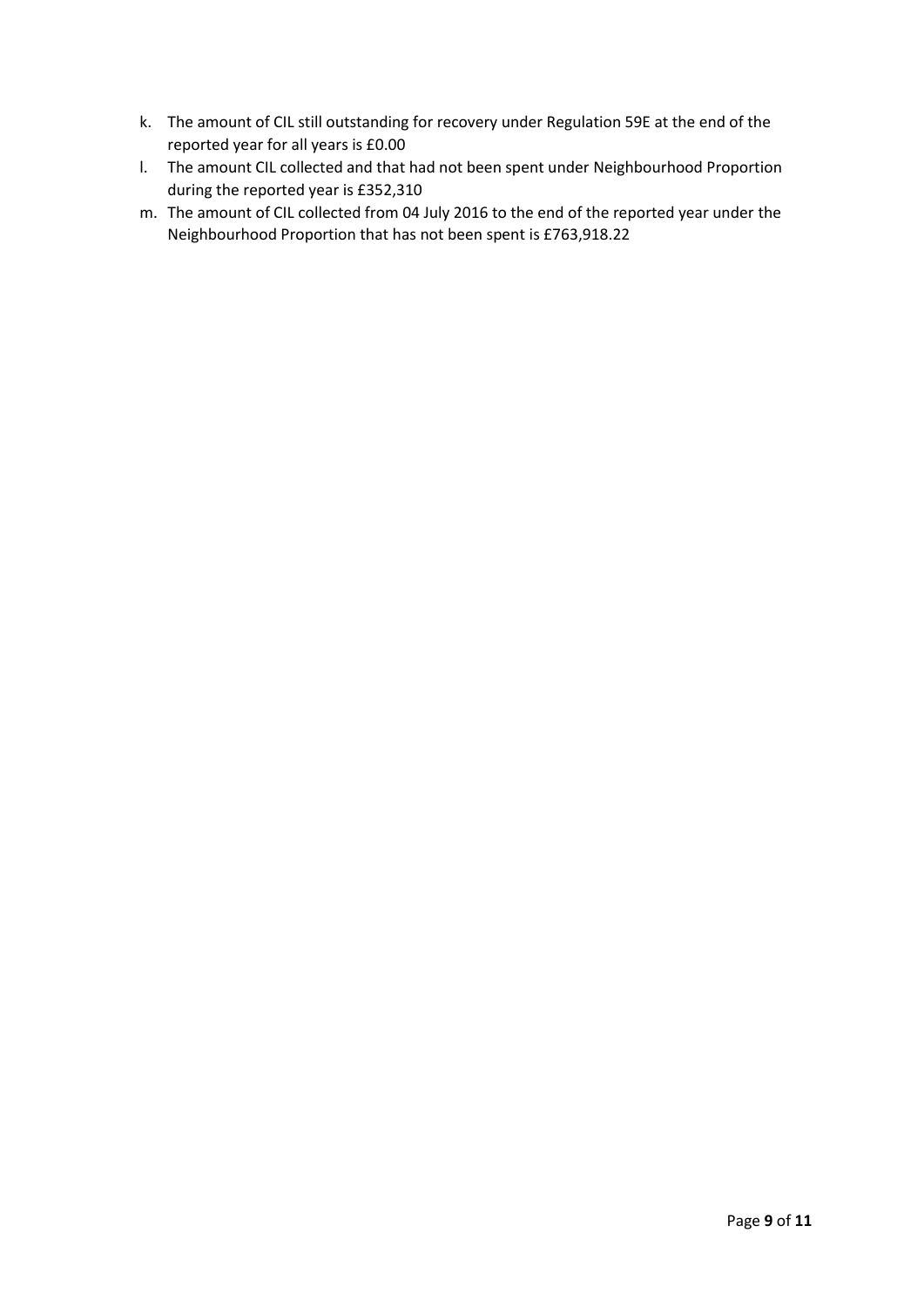# **4. Planned expenditure (2020/2021 and beyond)**

This section sets out how CIL and S106 income will be spent and prioritised over the next reporting period (as per the requirements set out in relevant planning practice guidance and the CIL regulations).

As a result of the recent changes to the regulations, CIL is no longer restricted to strategic infrastructure projects identified in the Regulation 123 List. Local Authorities are now required to publish annual Infrastructure Funding Statements (IFS) as a result of new regulations. They are annual statements published each year on the Council's website and will replace current CIL income monitoring and Regulation 123 list.

# **Strategic CIL**

The Council is at a key point with its new Local Plan, which will set out its strategy for development in the Borough to 2036 As part of the process the authority's Infrastructure Delivery Plan (IDP) has been completed. The IDP provides a baseline of the existing infrastructure capacity and needs in the Borough and it will highlight the infrastructure requirements needed to support the predicted growth set out in the Local Plan. It is envisaged that Strategic CIL funds will support the delivery of the IDP and will enable any spending to be focused on key infrastructure needs that will unlock potential growth.

Governance arrangements for the spending of the Strategic CIL fund were adopted by Cabinet on 13th July 2017 as part of the Growth and Development Investment Plan.

The Growth & Development Investment Plan serves a dual purpose in its relationship to the IDP; it (a) helps inform what infrastructure is necessary to support the growth aspirations in the plan and (b) provide a delivery mechanism for both the currently known infrastructure requirements and those that will identified as the Local Plan progresses. The allocation of Strategic CIL monies will be considered for appropriate projects, this will be considered and endorsed by the Growth and Development Programme Board and, in accordance with Financial Standing order, be reported to Full Cabinet for approval as appropriate.

By its very nature, strategic infrastructure is likely to include more expensive projects and therefore there is some benefit in allowing the Strategic CIL fund an opportunity to accrue so that it can make a significant & meaningful contribution to an appropriate project. This is particularly relevant in the context of the review of the Local Plan noted above.

### **Neighbourhood CIL**

Cabinet has delegated responsibility for this spending to Cabinet Member for Stronger & Safer Communities. This governance of spend has been in place for two years, starting in 2019. After agreeing a process and scoring matrix in January 2019, decisions on allocations will be made at Stronger and Safer Communities Cabinet annually. Some examples of projects that have been funded (both through Parish Council governance and NCIL bidding) are:

- Cultural spaces and cafes;
- Improvements to streets and local green spaces;
- Youth facilities;
- Public realm works (e.g. street furniture);
- Skills and training hubs (e.g. digital technology); and
- Security measures to reduce crime and anti-social behaviour (e.g. CCTV).